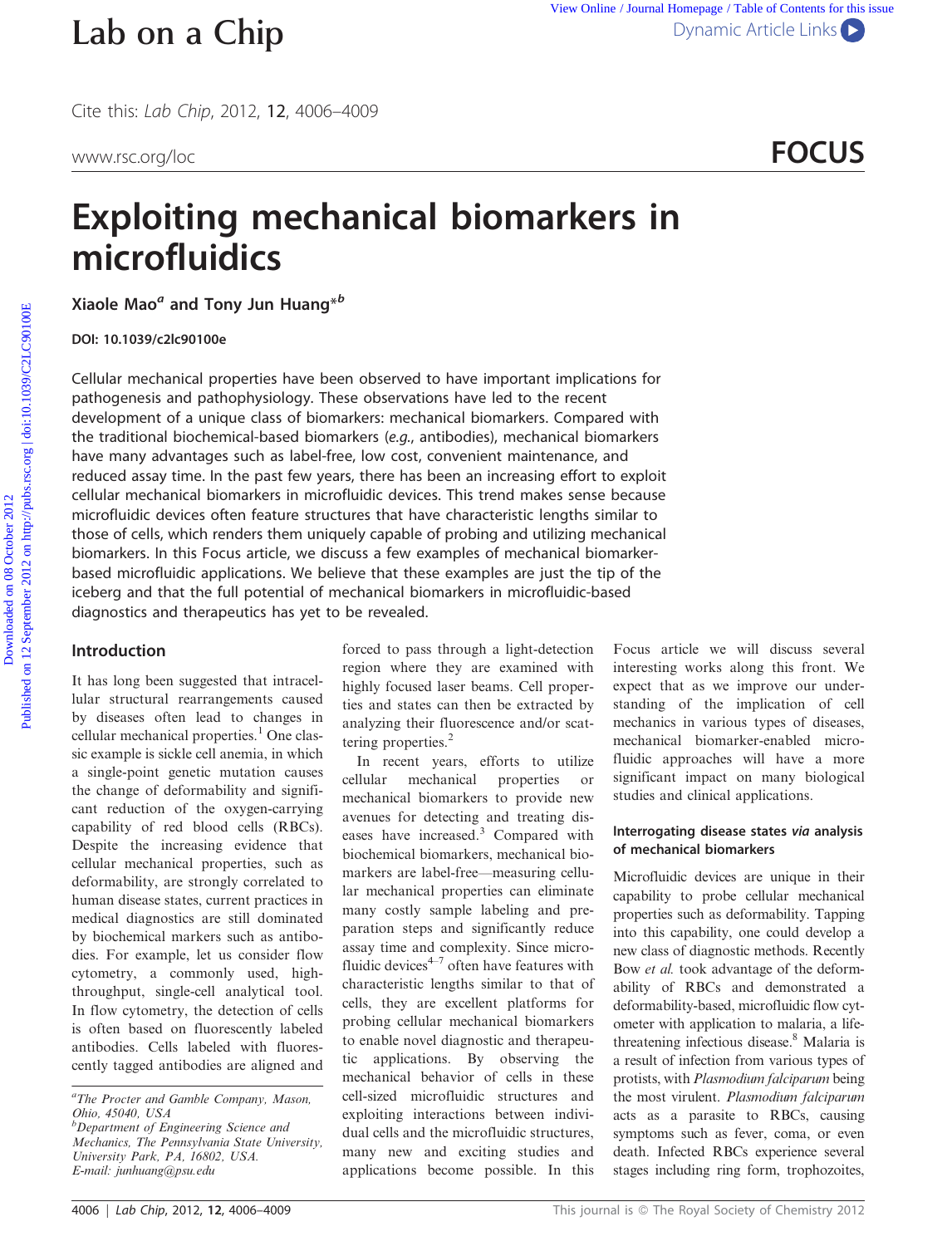

Fig. 1 Principles of pillar-based deformability cytometry.<sup>8</sup> (A) Schematic of the device design. The device contains an array of obstacles. Physical dimensions of the obstacles are shown in the inset. Each array contains 10 by 200 obstacles. (B) Optical images of infected RBCs (red arrows) and uninfected RBCs (blue arrows) in the device. (C) Velocity vs. intensity for RBCs (infected cells: gray; uninfected cells: red).

and schizonts. During this process, cell deformability is dramatically reduced, with cells becoming several times stiffer in earlier ring form to dozens of times stiffer in late trophozoites and schizonts stages. RBC deformability has strong implications for understanding the pathophysiology of malaria, especially its infection mechanism. Bow et al. developed a high-throughput, deformability-based flow cytometry device for rapid examination of the deformability of infected RBCs. Using this device, the authors measured the dynamic mechanical deformability of cells in addition to conducting typical fluorescence measurements.

Fig. 1A shows a schematic of the deformability cytometry device. It contains an array of triangle-shaped pillars. The gaps between pillars are designed to add constraints for RBCs to pass through. In a pressure-driven flow, uninfected and infected RBCs travel through the gaps at different velocities, due to their difference in deformability. Fig. 1B shows the identification of infected and uninfected RBCs in the channels, indicated by red and blue arrows, respectively. Using such a deformability-based cytometry device, the difference between the uninfected and infected RBCs can be well characterized. Fig. 1C is a twodimensional (2D) plot of velocity vs. fluorescence intensity of RBCs tested (infected RBCs are fluorescently dyed). Clearly the infected RBCs show much lower speed travelling through the pillar array due to their reduced deformability. This device shows great promise in deformability-based, microfluidic cell analysis for diagnosis and drug development. The authors envision the use of this device for screening drug compounds

that alter the rigidity of early-stage infected RBCs to help the spleen remove the infected cells or to reduce the rigidity of late-stage infected RBCs to prevent capillary blockage.

The method described above is an excellent example of how cell deformability can be exploited by microfluidic devices to enable novel disease diagnosis and treatment methods. However in the case of malaria, the change of RBC deformability is mainly due to the uptake of rigid protist parasites. Therefore, the question is whether deformability analysis is only helpful in the diagnosis of

infectious diseases or might it have a broader impact in the diagnosis of other diseases such as cancer. Recently, Gossett et al. published an interesting work that shed some light into this question.<sup>9</sup> In this work, the authors developed a method for the clinical screening of pleural fluids for malignant cells and the characterization of stem cell differentiation states using a ''hydrodynamic stretching'' based deformability cytometry device. The device (Fig. 2A) combines the authors' previously introduced inertial focusing component<sup>10</sup> with a ''hydrodynamic stretching'' component (Fig. 2B). The inertial focusing component ensures the alignment of cells in a single-file fashion along the same streamline, placing them at the same initial condition for better stretching uniformity before they enter the ''hydrodynamic stretching'' zone (Fig. 2C). The ''hydrodynamic stretching'' zone is located at the center of an extensional flow. The cells are stretched upon entering this region (Fig. 2D). Stretching-induced changes in cell shape are recorded using a high-speed camera, and images are analyzed to quantify the cell deformability. The ''hydrodynamic stretching'' based deformability cytometry device Downloaded on 12 September 2013 Control of the september 2012 on the september 2013 Control of the september 2013 on the september 2013 of the september 2013 Control of the september 2013 Control of the september 2013 Con



Fig. 2 Principles of ''hydrodynamic stretching'' based deformability cytometry. (A) A photograph of the microfluidic deformability cytometry device. (B) A schematic of the microfluidic device including the ''inertial focusing'' region and the ''hydrodynamic stretching'' region. (C) A schematic of the deformation of a cell delivered to the center of an extensional flow via inertial focusing. (D) High-speed microscopic images showing a focused cell entering the extensional flow region. (E) Definition of the shape parameters extracted from images. (F) Density scatter plot of size and deformability measurements. Images reproduced with permission from ref. 9.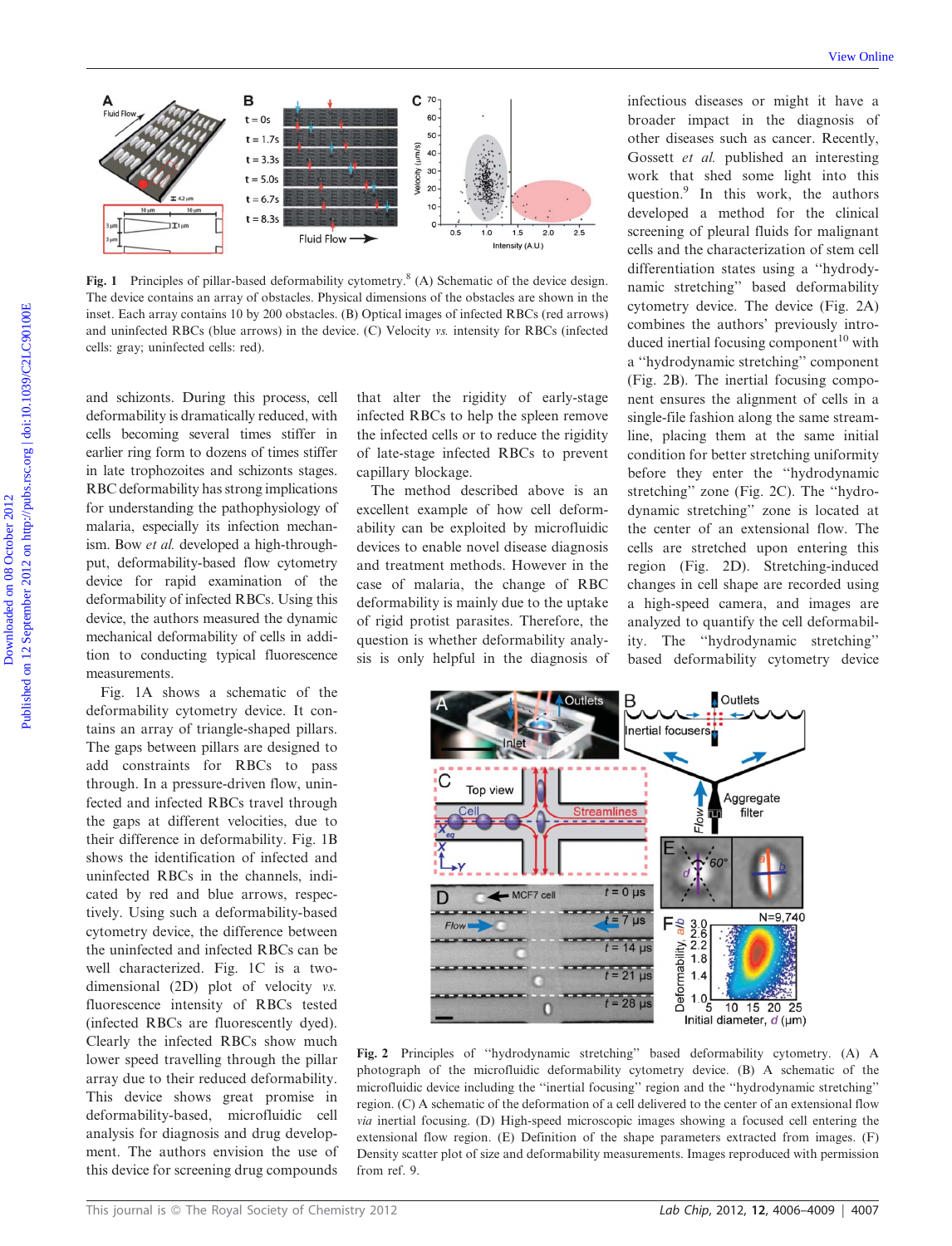

Fig. 3 The principle of deterministic lateral displacement (DLD). (A) Three fluid streams (represented by red, yellow, and blue) enter the three lanes (represented by 1, 2, and 3, from left to right, respectively) at the first obstacle row. Small particles will follow the streamlines and fall repeatedly into the same lane. (B) Big particles travel laterally as they enter the next row of obstacles. Image reproduced with permission from ref. 11.

provides several advantages, e.g., high throughput, less probability of clogging (especially compared with methods using physical constraints such as pillar arrays), and flexibility for fine-tuning hydrodynamic stress. Using this approach, the authors successfully demonstrated the possibility to predict disease states of cancer and immune activities by measuring the deformability of leukocytes and malignant cells in pleural fluids, and revealed deformability as an early biomarker for pluripotent stem cell differentiation.

#### Exploiting mechanical biomarkers for cell separation

Cell separation is another area of microfluidics that could significantly benefit from exploiting mechanical biomarkers. We may take the classic deterministic lateral displacement  $(DLD)^{11}$  as an example. A typical DLD-based separation device (Fig. 3) makes use of the asymmetric bifurcation of laminar flow around obstacles. In such a device, a particle's path is determined by its size. The flow between two posts can be divided into three lanes (lane 1, 2, and 3, indicated in Fig. 3). If the diameter of the particle is less than the width of lane 1, the particle will flow around the posts and fall repeatedly into the same lane. Thus, although the particle displays zigzag motion, overall it always travels in straight lines and the posts will not cause lateral displacements of the particle (Fig. 3A). In contrast, if the diameter of the particle is larger than the width of lane 1, the particle will be displaced

laterally due to constantly ''bumping'' into the posts. The overall effect is that the particle will be forced to travel laterally and be separated from smaller particles (Fig. 3B).

DLD is a very effective and highly precise method for size-based particle/cell separation. For the separation of rigid spherical particles, the outcome is fairly predictable. However, there are often complications for biological cells because their deformation and shape can affect their trajectories and hence potentially change the outcome of the separation. A recent study by Beech et al. demonstrated how shape and deformability can be utilized to develop novel methods for

cell separation.<sup>12</sup> In this study, the authors employed deformable and discshaped RBCs. In a DLD device, the separation of RBCs is determined by the effective diameters of cells (Fig. 4A). The effective diameters of RBCs are dependent on multiple factors including: the state of the cell (Fig. 4B), the extent of cell deformation (Fig. 4C), and the orientation of the cell (Fig. 4D). Beech et al. suggested several simple methods for changing the effective diameters of cells (such as RBCs) in DLD devices. For example, they altered the depth of the DLD device to force cells to be oriented in certain ways (Fig. 4 E, F, and G) ; they also tuned the fluid shear rates to achieve different cell deformation (Fig. 4C). Both approaches altered effective cell diameters and thus changed the outcome of cell separation. The authors tested their theory using three red blood cell types in devices with different heights and at different shear rates and achieved very promising results. This work indicates great potential in the use of tailored DLD devices to separate cells based on their mechanical properties. One could envision that once we achieve a better understanding of cellular mechanical biomarkers for various diseases, such tailored DLD devices can be invaluable in many applications that require highthroughput, label-free cell separation, e.g., separation of circulating tumor cells (CTCs). **28 Downloaded on 12 Downloaded on 12 Constrained on the constrained on the constrained on the constrained on the constrained on the constrained on 12 DD devices the constrained on the constrained on the constrained** 



Fig. 4 DLD-based separation by cell shape and deformability.<sup>12</sup> (A) DLD separation based on effective cell diameter. (B) Different forms of RBCs in normal and abnormal states. (C) Shearinduced deformation of RBCs affects effective cell diameter. (D) Orientation affects effective cell diameter. (E, F, G) Channel depth affects orientation, hence effective cell diameter and cell trajectory in a DLD device.